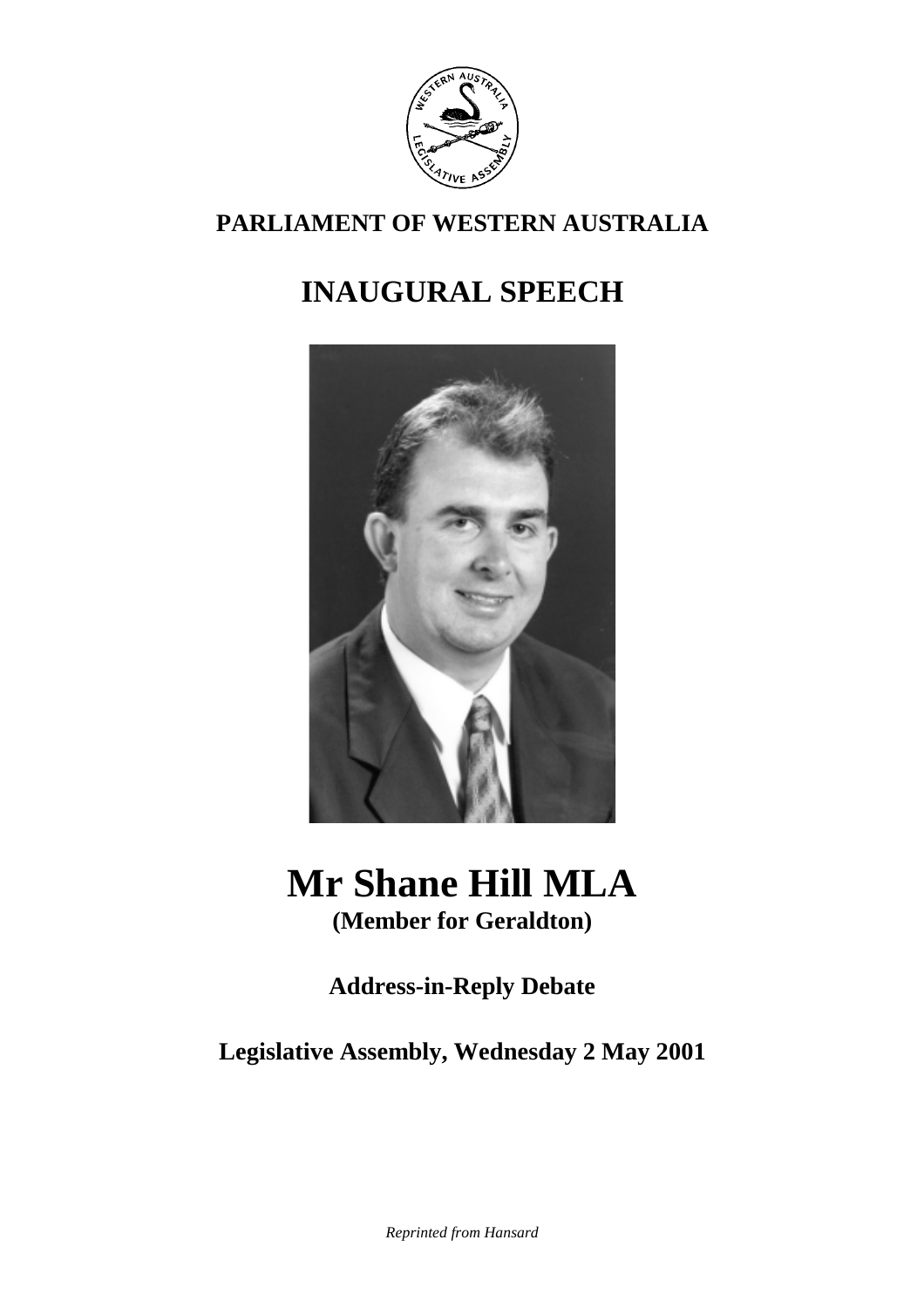## **Legislative Assembly**

**Wednesday 9 May 2001**

**Inaugural Speech**

## **Mr Shane Hill MLA**

#### **(Member for Geraldton)**

#### **ADDRESS-IN-REPLY**

#### **ACKNOWLEDGMENTS**

**MR HILL** (Geraldton) [6.31 pm]: I stand here today feeling honoured to be the representative for Geraldton. An individual - especially me - cannot claim all the success in the recent election. Consequently, I use this occasion to publicly give thanks to Hon Fred McKenzie, Ian Patterson, Veronica and Graeme Whitehorn, Margaret and Garry Ghockson, Lyn Jager, Graeme Burkett and my family, without whose support I would not have nominated for preselection for the Australian Labor Party. I also thank the many volunteers who tirelessly folded letters, and pamphlets, delivered material and doorknocked on my behalf. I thank Patricia Hodges and the local Geraldton branch of the Australian Labor Party for working tirelessly on my campaign for some 15 months. Many thanks must also go to Mrs Roberts and Hon Kim Chance for providing me with unfailing support and encouragement. Similarly, my partner and my family also endured a sometimes stressful campaign but they never let me down. I also thank the constituents of Geraldton for electing me to Parliament on my first attempt. I believe I was elected because the State and the people of Geraldton wanted a change. They wanted a new direction and, most of all, they wanted a Government that listened and cared. Running for State Parliament is a lot of hard work. The recent campaign revealed a degree of cynicism in the electorate about the future direction in the areas of health, education and law and order issues. People in a position of leadership must include people who assist and facilitate their needs. The constituents of Geraldton have spoken loudly and clearly that the time has come for Geraldton to move forward.

#### **FAMILIES**

I have also come to realise that Geraldton has major social problems to resolve. As a community, we cannot continue to hide from these problems and I am pleased to inform members that the people of Geraldton are working towards positive solutions to many of these problems. Geraldton's social problems are no different from other similar size centres across Australia. It is important to deal with the causes and not the symptoms of these problems. It is easy to patch things up and say, "She'll be right". However, we must deal with the causes because if we cease to deal with them, the problems become more inflated. It is easy, for example, to scream about parents' rights and scream for harsher penalties when reading the newspaper. However, the solution lies in better parenting skills and family support. Families must be given opportunities to obtain those skills. On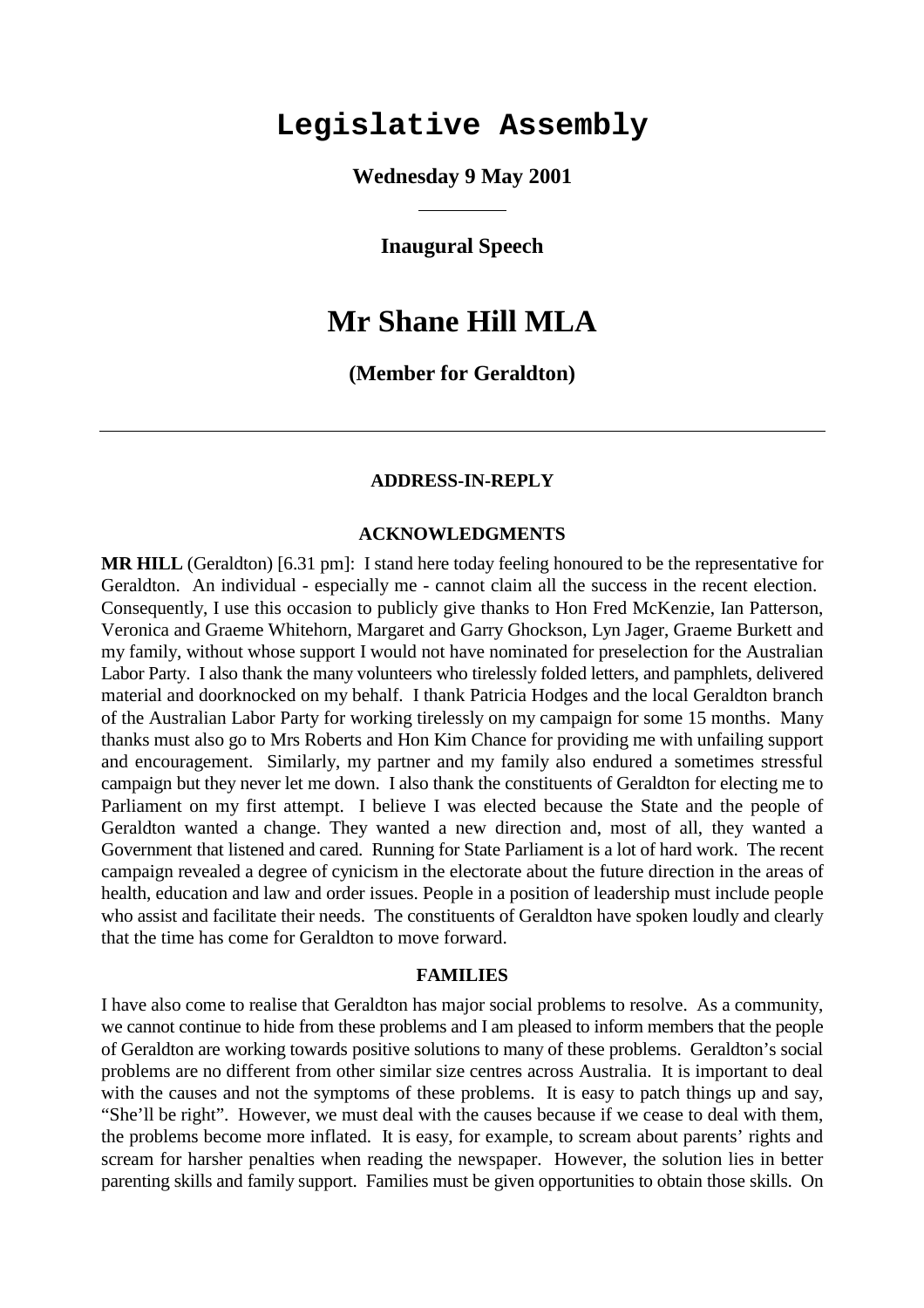the other hand, some issues will not be easily resolved. Unfortunately, many issues will be with us for a long time. With the increased tendency of the Government to withdraw services and to withdraw from the broader economic picture because of the process of privatisation, the resources available to government to remedy these problems will be reduced.

#### **COMMUNITY SUPPORT ORGANISATIONS**

Every person has the right to live with dignity. The rich are getting richer and the poor are finding it harder to make ends meet. These problems will not be solved overnight, but community support groups will play a major part in this process. One of these groups is the Yamatji street patrol. It has won several awards around Australia but is under-funded. The previous Government did not realise the true value of the organisation. I was pleased during the election campaign to announce that the patrol would receive an additional \$70 000 a year for the next four years to provide a seven-day service to Geraldton. Another community group in which I have been involved is Geraldton Personnel. Its role in the community is to place disabled workers in the work force. I recently attended an awards afternoon at which employers in Geraldton and the mid west were recognised for their commitment to this program. I am also proud to advise that my research officer is employed through this program and I encourage other members to employ someone with a disability.

#### **ANIMAL WELFARE**

Another organisation with which I have been associated for a long time is the Royal Society for the Prevention of Cruelty to Animals. That organisation provides a valuable support to the community in combating cruelty to animals. I was pleased that during the previous Parliament, Mr McGowan highlighted the need for animal welfare to be addressed as a priority for this Government. The RSPCA owes its origins to the Ladies of St. George's Reading Society and was founded in Western Australia in 1892. In 1920, the WA Parliament passed its first Prevention of Cruelty to Animals Act, making it a crime to mistreat animals. It is interesting to note that no major amendments have been made to that Act since 1920. I hope the new Animal Welfare Act will be passed by Parliament by the end of the year.

#### **EMPLOYMENT AND INDUSTRIAL RELATIONS**

I ran for Parliament because I wanted to participate in the quest to make a difference. We all come from different backgrounds, some poor, some rich, others middle class. We all have different motivations. Some are motivated by prestige, others by power. I applied for the job because I like to work with people. Underlying this is the belief that I can make a difference for Geraldton and this State. If people had said to me many years ago upon leaving the Eastern Goldfields Senior High School that I would one day be a member of this Chamber, I would have told them they had been in the sun for too long.

I began my application for this position as a supermarket employee. I started work pushing trolleys at Woolworths, Kalgoorlie and became a supermarket manager at Woolworths. After that I joined the state Public Service and the importance of the public sector became clear to me. I worked with dedicated public servants for many years. We were all well aware that the services that we provided made a big difference to the lives of individuals and to the community. Then, as now, public servants often must fight to defend the services they provide. They must also speak up when they are worn out by the lack of resources that stop them from being able to give their clients the standards of service they deserve.

People require an active focus on job creation, skills development and building a sense of confidence in the future. They need proper health care, safe homes and streets, a justice system they can rely on and an ability to make ends meet. People do not want to feel useless, redundant or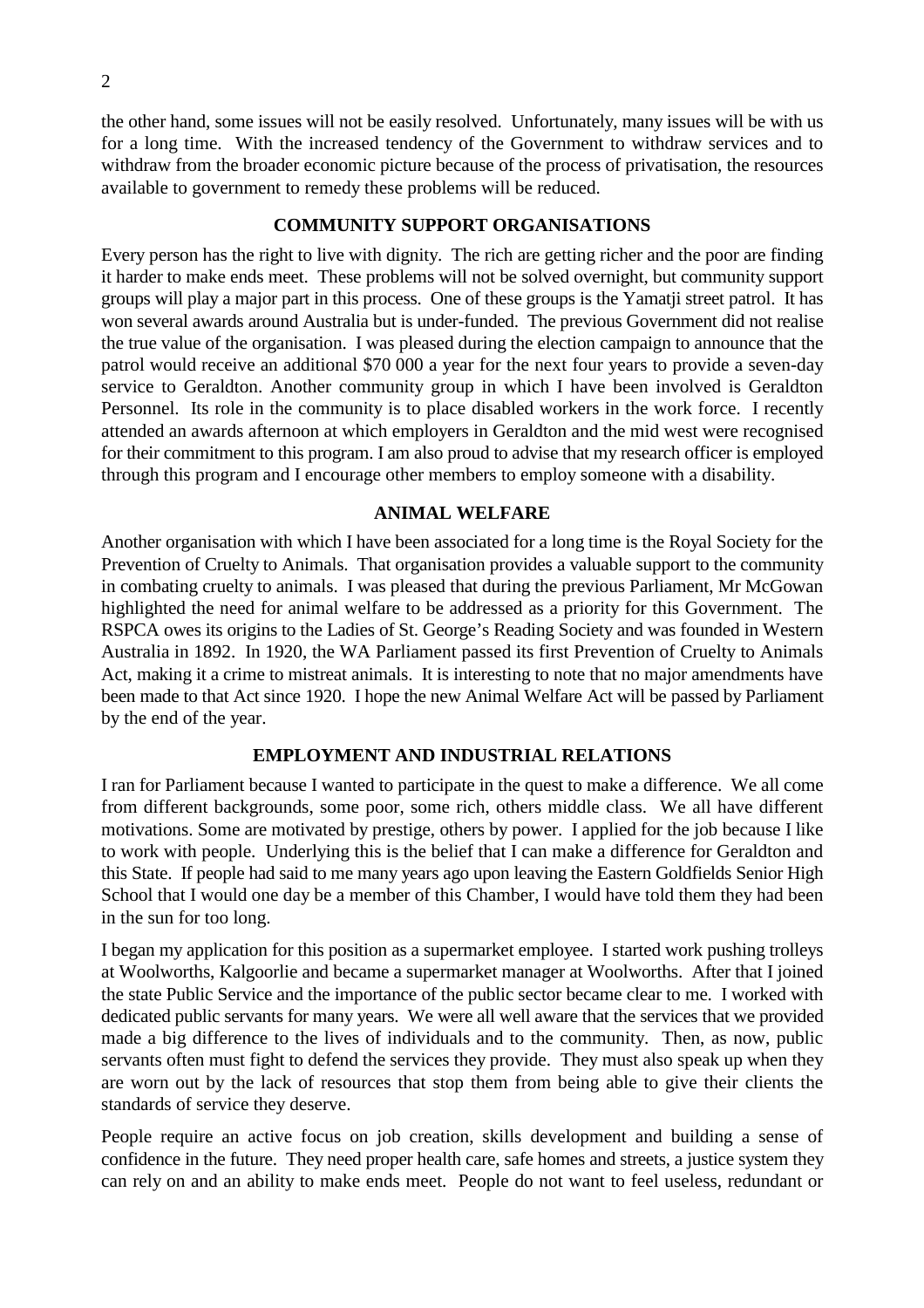feared because they are old, young, sick, injured or different in some aspect of their lives. People do not deserve to be blamed for ruining the economy because they are poor or sick, and they do not deserve to be told that they should do community or volunteer work because they have nothing better to do. The volunteers of Geraldton and the mid west do volunteer work because they care about their community. They care enough about themselves to want to continue to contribute to society and to their own skills development, no matter how limited their opportunities may be.

#### **SMALL BUSINESS**

After my election, I spoke to many business people in Geraldton about many issues. A large amount of skills are available in Geraldton and the mid west. It is important for us to support those people. We must look within our region before we look outside.

Geraldton's greatest asset is its people. Small business in Geraldton is doing it tough. We must remember that small business is still the biggest employer in Australia. However, we need to focus on not only employers but also workers. After all, they are the people who carry out the work. We must not forget their right to a fair day's pay for their services.

#### **INFRASTRUCTURE**

Geraldton is on the verge of commencing some major infrastructure projects in the redevelopment of the Geraldton foreshore area. This multi-million dollar project is aimed at reshaping the foreshore adjacent to the Geraldton central business district. The project will also enhance the redevelopment of the Geraldton port. The Gallop Labor Government has already announced a regional investment fund that will support these projects. This fund is a clear sign that regional centres such as Geraldton are a high priority for this Government.

#### **VOLUNTEERS**

This being the International Year of Volunteers I will refer briefly to the involvement of volunteers in our community. There are many volunteers in Geraldton and, as I have had the opportunity to attend a wide range of activities, I have been able to appreciate the contribution they make to our community. Indeed, we frequently rely on them to fill many gaps in the publicity and community service areas. Volunteers play a large part in our life in Geraldton and in the mid west. However, too often today they are asked to do things that should rightly be the role of government and employers. They run financial counselling services, health care programs, crisis care and parent support schemes, employment skills development programs, child care to allow others to study, and community centres.

#### **COMMUNITY**

Most of the people in Geraldton have good lives. They live in a great area and have a sense of community; nonetheless, they all fear for our education and health systems. They also worry that the services to which they are accustomed will not exist when they need them next. Too many people are struggling too much. They need our attention. I see my role here primarily to focus on those people because the community, not the economy, must come first. For me, the community of Geraldton will come first.

#### **HMAS** *SYDNEY* **MEMORIAL**

In closing I draw to the attention of members a major event that Geraldton will host in 2001. I refer to the 60th anniversary of the loss of HMAS *Sydney* off the Batavia coast. On the evening of 19 November 1941 HMAS *Sydney* was off the coast of Geraldton when it disappeared with the loss of 645 lives. The Geraldton Rotary Club is coordinating the erection of a memorial to honour the men who lost their lives, and to give closure to some of the families. The monument will include a waiting woman and a wall of remembrance. This event has been granted the status of a significant